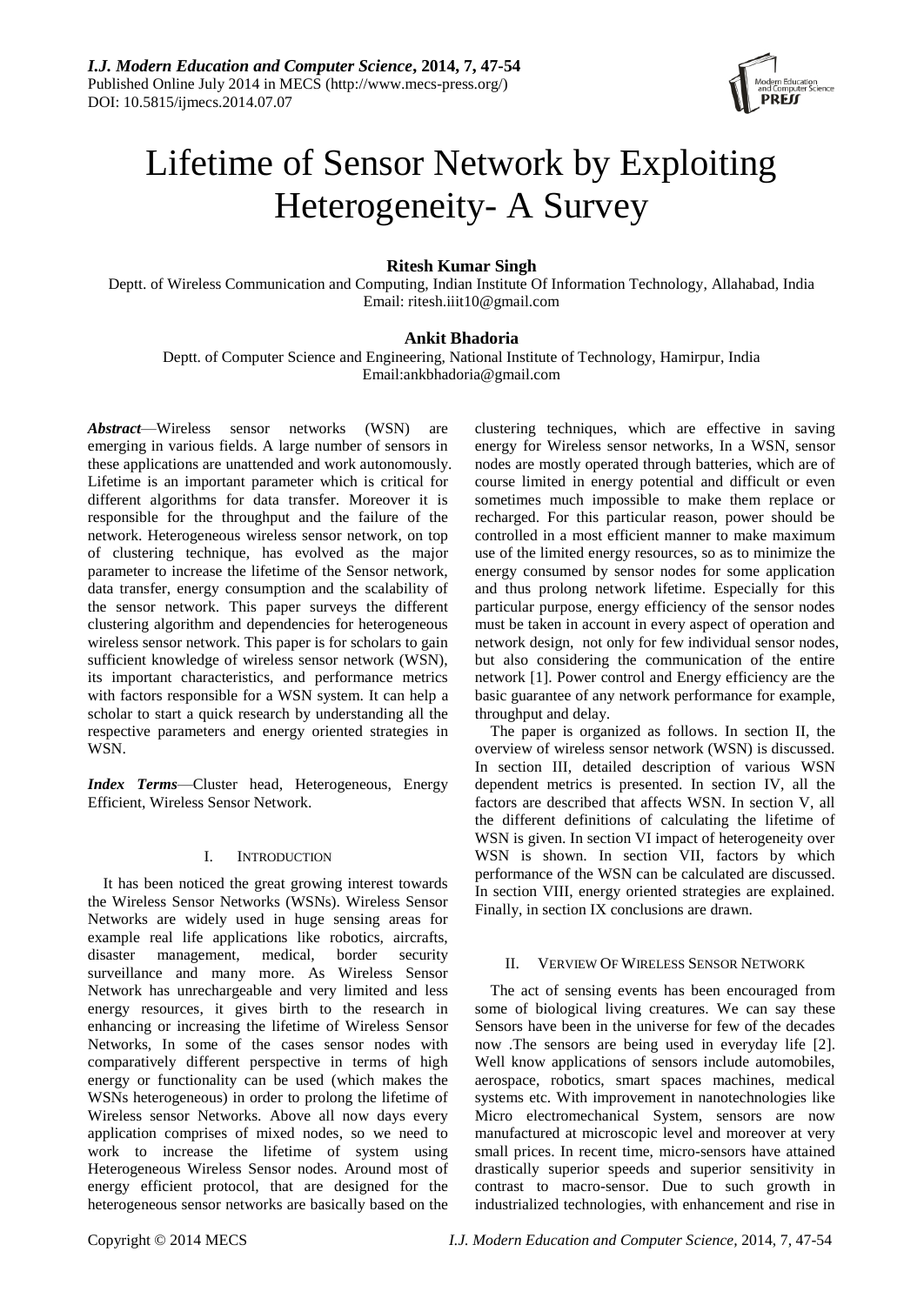numbers of sensors are added into the system mostly for improving performance and lifetime. With so many growing technologies, Civilian, military and many other institutions, are putting in more Labs, scientist, researchers to do more narrow research and develop more efficient sensor network. For a case, we can also use single sensor in order to cover the whole area of our region, but it is much costly and risky as well and it gives sometimes single point of failure, as only one sensor is supposed to cover all area. So providing multiple sensors clearly shorts down many problems in wireless sensor network mainly as lifetime, single point of failures and short communication range etc. Considering for example, cloud of UAVs (Unmanned Aerial Vehicles) gives better condition alertness than of single UAV deployed for reconnaissance or observation. Thus, usually single sensor used for sensing in a system is substituted by many spatially spread sensors, which not only sense interested region but also compute and communicate vital data and resolution to a far station. This is done by combining memory, processors and RF communication devices onto a single board with battery.

#### III. SYSTEM EVALUATION METRICS

We have explored that the evaluation metrics that can be used to evaluate the whole wireless sensor network. The Key evaluation metrics, for the whole wireless sensor networks are the coverage, cost, lifetime, response time, temporal accuracy, ease of deployment, security and effective sample rate.

#### *A. Lifetime*

For any of the wireless sensor network, main and important feature is the deployment, which can be affecting, the total expected lifetime. Main limiting factor, which is the issue of lifetime in the sensor network, is due to the limitation in the energy supply. In a sensor node mainly radio consumes majority of the systems energy. The Power consumption is mainly minimized through the decreasing of the transmission power or by working over duty cycle.

#### *B. Coverage*

It is important to keep in mind that the whole coverage of the network, will not always be equal to the total range of the wireless communication links that are being used. The Multi-hop communication techniques can be extended, so as to have the coverage for the network, which is well beyond the range for the radio technology itself and In theory, they have the ability to extend network range in an indefinitely. But, for the approximate or the given transmission ranges the most of the multihop networking protocols increases the overall power consumption for the nodes and which may in turn affect the network lifetime.

# *C. Cost and ease of deployment*

The main advantage of the wireless sensor networks is their ease of deployment. The person doing the deployment will not understand the cost, so it should be deployed in a way that the cost of the overall system, should is maintained. For the system deployment and to make it the successful, whole wireless sensor network should have the capability to configure itself.

#### *D. Response Time*

Now days many of the users have a vision for the wireless sensor networks, as a very useful tool, mainly in the domain of the industrial process control. The, system requires guarantee of response time, an important aspect, that would be required, if it wants to be of any importance. The important feature and the ability to have low response time conflicts can be used, with many existing techniques to increase the network lifetime. The way in which network lifetime can again be increased, is by providing the nodes, techniques that the nodes only operate their radios in certain brief period of time.

## *E. Temporal Accuracy*

In some of the environmental and many other tracking applications, the samples from multiple nodes, should be such that it can be cross-correlated with time, so as to determine nature of the result that is being measured. The important aspect that is accuracy for this correlation mechanism will be depending mostly on the rate of the propagation for the phenomenon that is being measured.

#### *F. Security*

In spite of the harmless nature of simple application results, like for temperature and light information, from the area like environmental reporting application, keeping this information in a secure manner can be extremely important and useful. If this information goes to the wrong hands then this information can be misused to plan



Fig. 1 depicts the architecture of the wireless sensor network. The old and conventional system with single sensor is substituted by huge number of small, automatic and self-powered sensors which can be wirelessly linked to the next world via base station [2]. These large

wireless communication and computing processes, the

sensor research has gone through a revolution.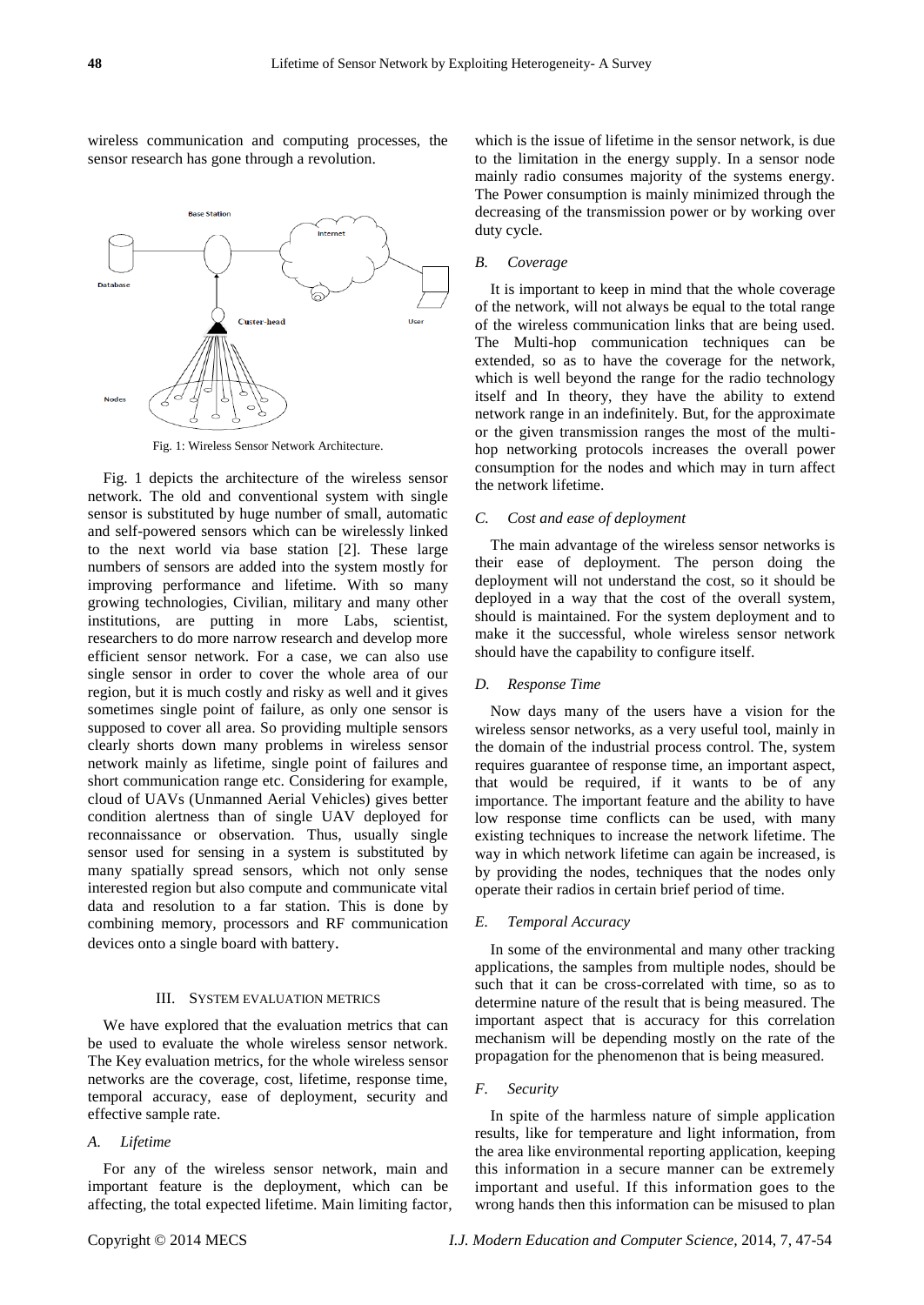a physical attack may be on the company. The Wireless sensor networks should be capable of tracking and keeping the information, so that they are immune from any sort of eavesdropping and if we consider the security oriented applications then the, data security becomes of

more significant.

#### *G. Effective Sample Rate*

In the data collection network, the effective sample rate is always a primary application performance metric.



Fig. 2: Heterogeneous Model of WSN

#### IV. ACTORS AFFECTING WIRELESS SENSOR NETWORK

In the sensor network, there are many factors that affect the sensor network. These factors play important role in the different overall structures and for different applications. When we design different types of schemes, these factors help us to compare these schemes. Before designing any protocol, there is some study of the dependency parameters which are basically dependent on the factors influencing or responsible for the wireless sensor network. The major impact of the Heterogeneous WSN is reflected by the model shown in Fig. 2.

#### *A. Fault tolerance [3]*

The sensor nodes may die or stop working or can be blocked due to many reasons like lack of power or can face some sort of physical damage or there can be any type of environmental interference. These drawbacks put great impact on the reliability or it is better said to be fault tolerance issue. For the sensor network, the respective Protocols and the algorithms should be designed in such a way so as to address all the possibilities. that can result to fault tolerance. For definition, the Fault tolerance can be said to be an ability to keep on working the functionalities of the respective sensor network, without any sort of the interruption, for any reason like sensor node failures. If we take an example, that if the sensor nodes are being deployed in a room so as to keep track for the parameters like humidity or temperature levels, then the fault tolerance will be very low as in this type of applications the probability of the

sensors to die is really low, as they are kept in the room and now if we take the condition that the sensors are deployed in the battle field or any disastrous area then there is high fault tolerance as sensor can die very soon or there can be some sort of malfunctioning that can arise, resulting in the wrong report. It is seen that the fault tolerance mainly depends on the applications so before developing any protocol it should be kept in mind that how is the fault tolerance is going to work in this case for the application.

#### *B. Scalability*

As per the requirements of the application, the total number of sensors may reach the extreme value of thousands. The total number of the sensor nodes that are deployed, for an application may go in the order of hundreds or may be thousands. The protocols designed must utilize the criteria of high density nature of the wireless sensor network. The total density of the network can range from a few sensor nodes to an extreme of few thousands of sensor nodes, in a region and which can be deployed in less than 10 m. For some of the applications like monitoring application, the total number of the sensor nodes that are required can range from 50 to 1000 per region. For instance a home may be containing around two dozen or more of the appliances that may be containing the sensor nodes, and this number is going to rise, if sensor nodes are supposed to be in the furniture and may be in other miscellaneous items. The node density depends on the type of application for which the sensor nodes are being deployed.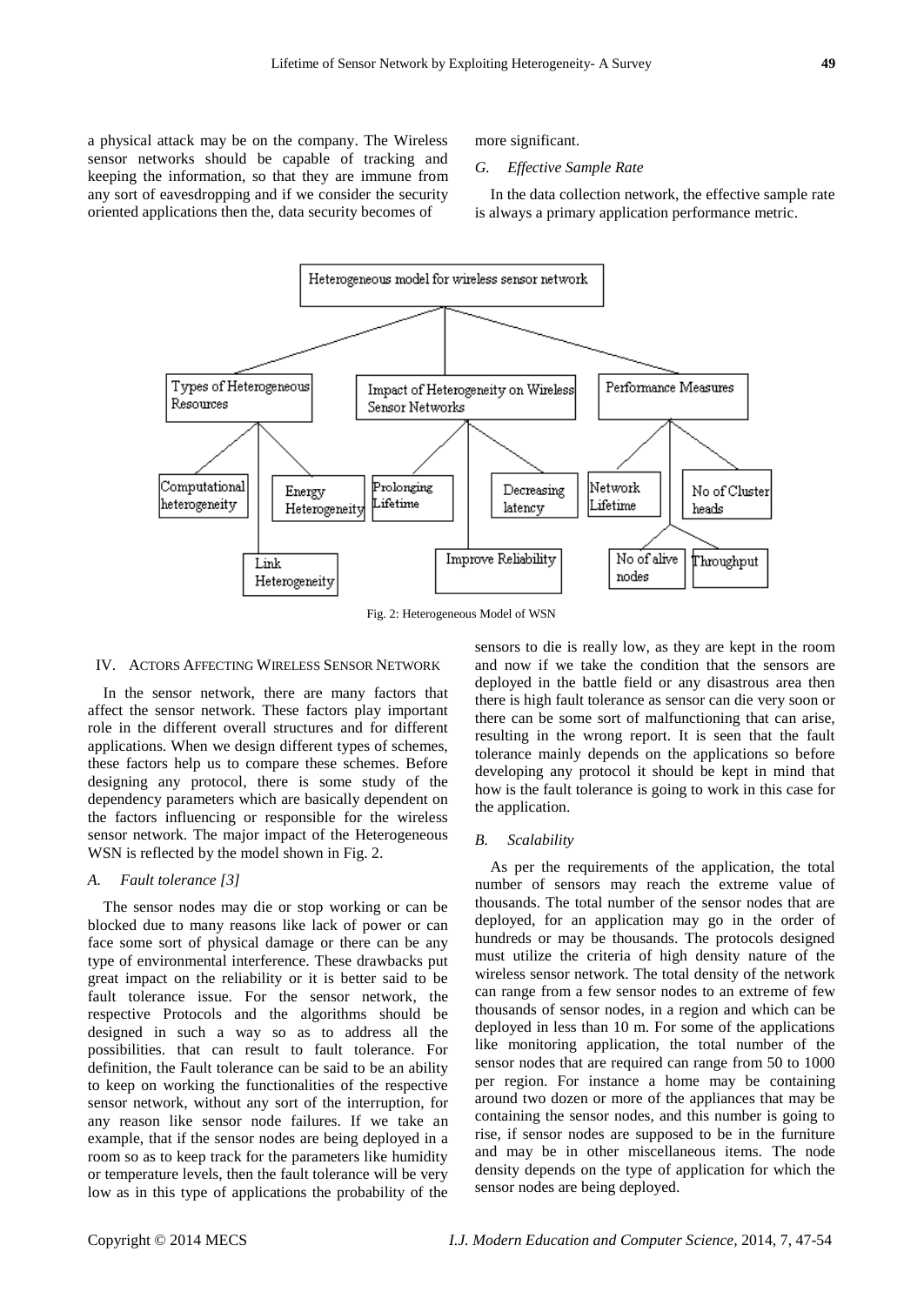#### *C. Production costs*

Now, if the cost of the network is more expensive than of the deploying like old time sensors, then the wireless sensor network is not to be said as cost justice. As the sensor networks is comprised of very high density of the sensor nodes, so it is very important to keep in mind the cost for a single node, so as to make equilibrium for the overall cost of the network. It should be kept in mind, that the cost of each sensor node should be as low as possible. But, it is really challenging issue to reduce the cost for the sensor node with keeping its functionalities and the application. Sometimes the sensor nodes has some other units like processors or the GPS or some other costly unit which is necessary, for some application, so in that case, it should be done in a way that the nodes be deployed, may be in a heterogeneous manner or in a way that the production cost is minimum.

#### *D. Hardware constraints*

As we know that the sensor node comprises of mainly four basic components that are a sensing unit-processing unit, transceiver unit and most important over which all are dependent is the power unit. The Sensing unit is divided into two subparts: sensors and the ADC-analog to digital converter. Some additional hardware can be also needed, which can be in the form of power generator or any special type of sensing unit. The most important of the component in a sensor node is the power unit. Sometime, power unit is attached with the charging unit that can be solar power or may be chargeable. There can be more units, which is totally dependent on applications. In some of the cases sensor are mobile, so there is the need of extra battery power and how the sensors are going to move. Now the issue is to include all the units into a small board so the constraint is to make the units small and to plant it on the board. These nodes should have the ability to consume minimum power, ability to work and operate in high densities, It should have the low production cost, should have the ability to operate unattended and should be autonomous and at last must be adaptive in nature.

#### *E. Sensor network topology*

For the deployment of high number of nodes in a dense behavior it is necessary for the careful handling and maintenance of the topology. Many sensor nodes are deployed in the field. Some of them are inaccessible and unattended sensor nodes that are much prone to the failure. So, there is a need to make the topology change sometime for the maintenance of the overall network. The topology change can be noticed in the three phases.

*Pre-deployment phase*: The nodes are deployed in unwary manner way sometimes, it is dropped from the airplane or sometimes thrown in inaccessible way or is deployed randomly. There are several means and techniques through which one can easily deploy the sensors, which should be such that it should reduce the installation cost and should have fault tolerance, the

capability of self-organization and should eliminate the need of any pre planning.

*Post-deployment phase*: The Sensor nodes are sometimes statically deployed. As we know that after the deployment the sensor network changes as the topology changes, in terms of position or the reach ability or the availability of power, as per the application and sometimes in malfunctioning and task details. Moreover, the node failure is often a common event and a regular too, due to dead nodes or the less battery power. There are some wireless sensors networks that have highly mobile nodes so the numbers of nodes destroying are supposed to be replaced or because of its mobility, it has to be recharged. So after deployment there is huge possibility for the nodes to die and the need for the post deployment.

*Re-deployment of additional nodes phase*: In addition after the re organizing of the network and the post deployment there are some times, where there is a need to add, some nodes for the start of a reliable working of the wireless sensor network. Sometimes the protocols defined for the application need the reliability, so there is need for the re-deployment of the sensor nodes to keep on the working of the system.

#### *F. Environment*

In some of the application the Sensor nodes are deployed in a very dense manner, which can be either very close or deployed inside the application. They can be deployed in a unmanned area, like in rural or in ocean, near the volcano, some biological usage, in military services, on battle field, or the large buildings, bridges or any other infrastructure. So we can say that they are mostly in a very remote area because of which it is very important parameter to be known before moving towards any application in wireless sensor networks.

#### V. LIFETIME OF WIRELESS SENSOR NETWORK

The definition of the lifetime of wireless sensor network can be defined in number of ways as discussed below.

*a) Number of Alive nodes at certain time describes the Network Lifetime:* It depends on the ratio of number of dead nodes. Basically it depends on the application that what is the demand of reliability. As soon as the first node is dead or the number of nodes dead crosses the threshold then the network lifetime is said to be over.

*b) Network Lifetime Based on Sensor Coverage* [4]: Sensors are responsible for the coverage and connectivity. Network also depends on the coverage to check if the area which is of interest to the application, is covered or not properly. As soon as the area of interest is no more covered then we say that the network lifetime is decreasing. It is based on the two approaches that are, first is that defined part of the region is at least covered by one sensor or the next definition says that the each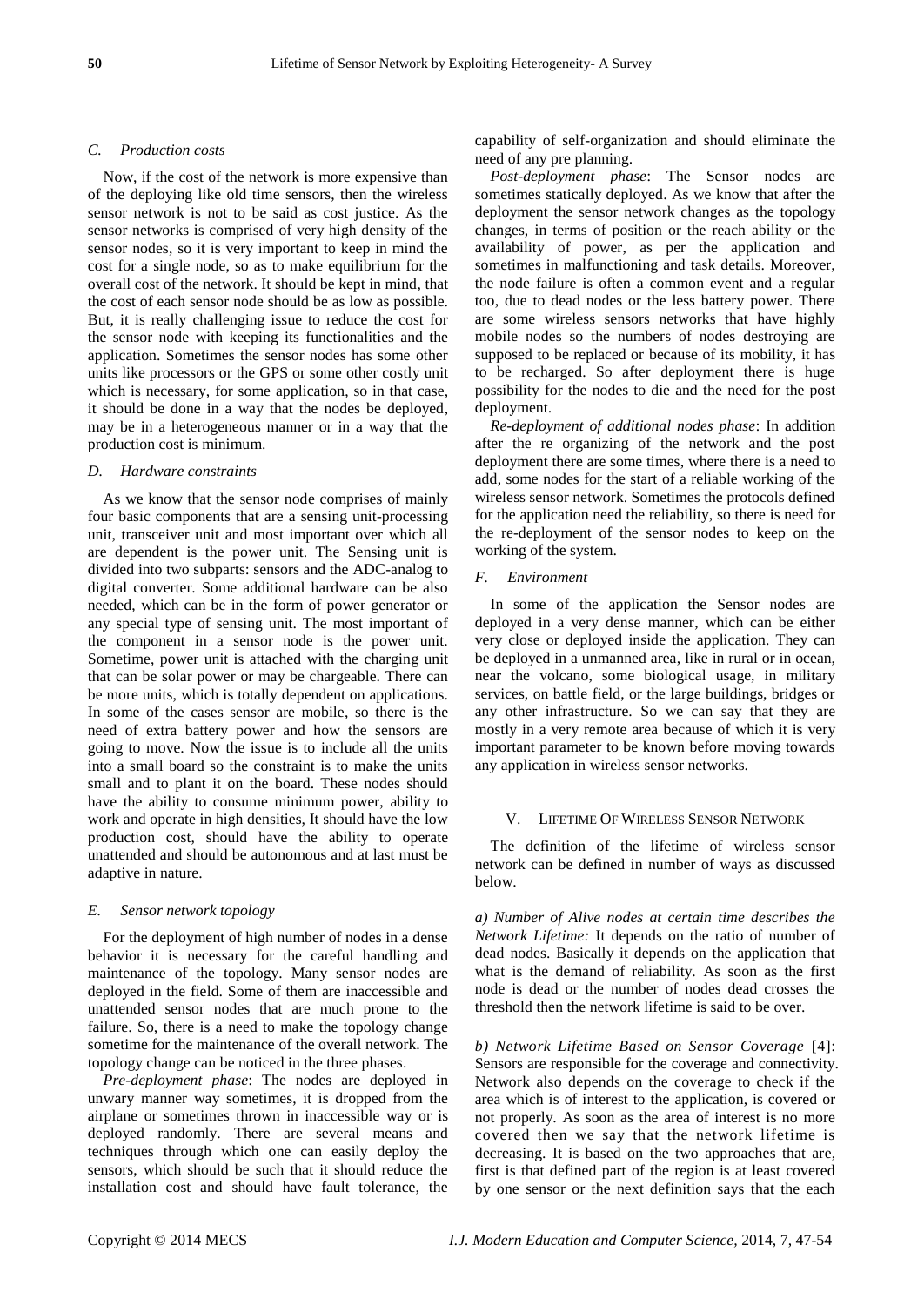point in the wireless sensor network is or should be covered by certain defined number of sensors in order to say that the network lifetime is maintained.

*c) Network Lifetime Based on Connectivity:* [4] the connectivity in the wireless sensor network is another important perspective to define the network lifetime. Connectivity is mainly used in the adhoc networks, in comparison to the sensor networks, as there is no specification of coverage in the adhoc network. Some of the definitions that are given by researchers like Blough and Santi defines that the network lifetime is maintained till some of the defined percentage or the largest connected network is below some threshold. Some define the network lifetime in the number of the packet that is being sent to the sink with considering the reliability.

*d) Network Lifetime Based on Sensor Coverage and Connectivity;* In this case the network lifetime is defined in terms of both the network connectivity and the coverage. It is checked that if the coverage reaches below certain threshold and the number of packets that are being sent to the sink for the connectivity, unless and until both of the parameters are not fulfilled, then only we say that the network lifetime is maintained.

*e) Network Lifetime Based on Application Quality of Service Requirements:* The sensor network is more application specific. The network is said to be live, until the requirements of the application is being satisfied by the network. The second consideration is that it should not give unreliable result on event detection ratio, so the quality of service is maintained till the network lifetime is maintained in terms of the reliability for the application.

# VI. HETEROGENEOUS WIRELESS SENSOR NETWORK

The major impact of the Heterogeneous network in wireless sensor network is reflected through the Fig.3.

Major highlights of heterogeneous over homogeneous is *Better network lifetime:* Heterogeneity can be in terms of the link or battery or computation [5]. If we apply any of the heterogeneity then we can enhance the network lifetime. *Reliability in Data Transmission:* The reliability will be maintained as the heterogeneity will not let the node to die very soon and the computation heterogeneity will help to make the report fast. *Decrease in data transmission Latency*: The channel heterogeneity can help to decrease the time at which the report is send or any event detection report.



Fig. 3: Comparison of Homogeneous to Heterogeneous WSN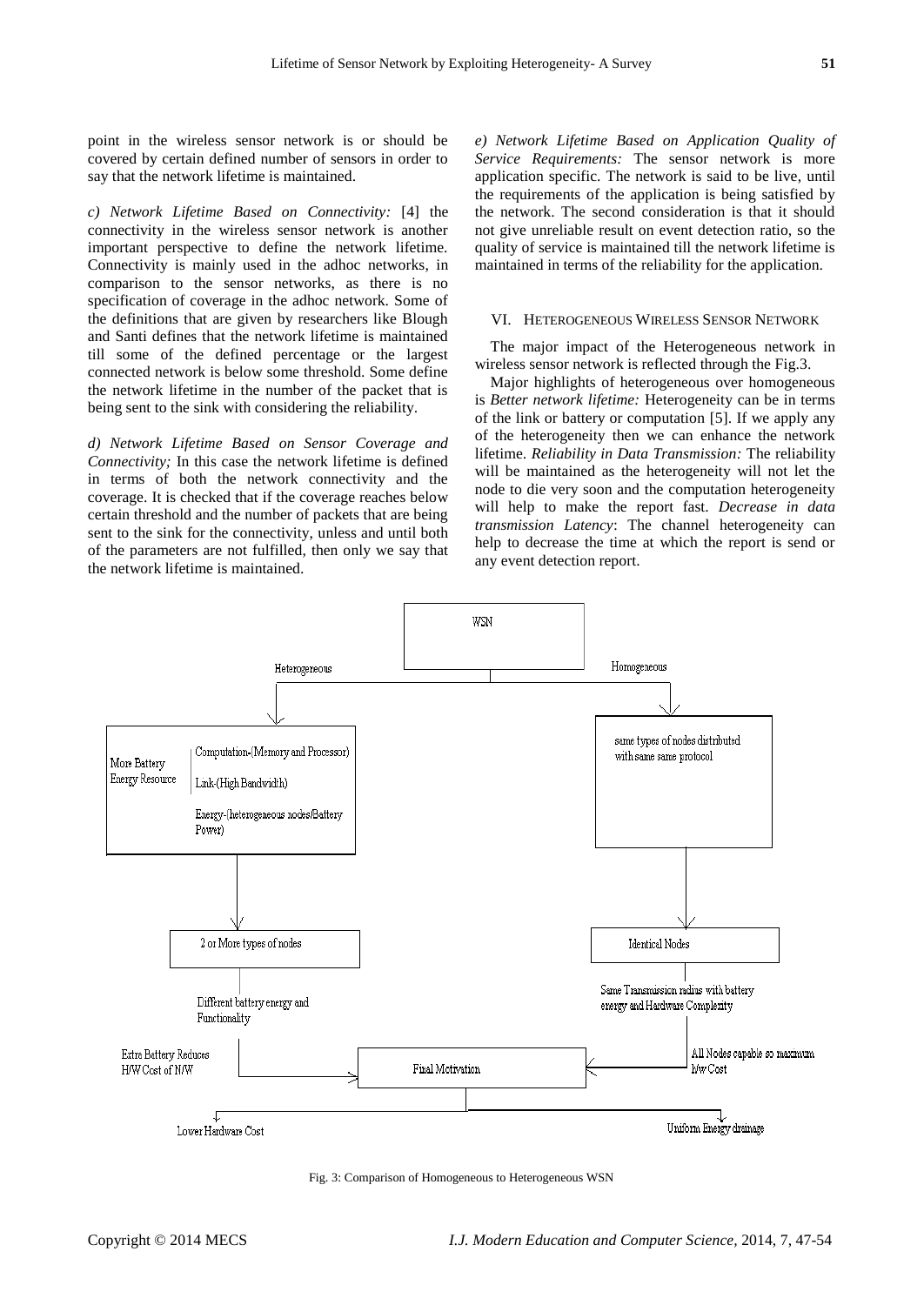#### VII. PERFORMANCE MEASUREMENT

The performance of the whole system can be calculated by-

*a) Network Lifetime***-** Lifetime will tell the time till which the data was correct in terms of reliability and the generated event report.

*b) Cluster Head per round***-** The number of cluster head that are chosen. The number of times and according to the area number of clusters that are chosen helps to provide the performance of the network [6].

*c) Number of Alive nodes-* The time, till which the number of nodes are alive and does not cross the threshold or they are up to coverage and connectivity, through these factors the performance of the system can be calculated.

*d) Throughput-* The number of Packets that are being transferred or delivered or reported to the sink or the event report gives the performance of the networks.

#### VIII. ENERGY ORIENTED STRATEGIES

Energy oriented Strategies [7] are-:

#### *A. Cluster based approach*

In the wireless sensor network, the sensor nodes form a cluster head. The nodes in the cluster are termed as cluster member who sends the data to the cluster head and then this cluster head forwards the respective data to the sink or the base station as shown in Fig. 4. By the cluster head formation there is scalability in the network and also it provides reliability up to some extent in the network. There are different techniques, to choose the cluster head which is also a major problem. For example one of the schemes for clustering is by using connected graph [8]. Here the clustering is innovated and formed in three steps, which are cluster head election, clusters formation and clusters routing. The connected graph is formed for efficient data flow. The main attributes that affects the selection or the behavior of cluster head are the Mobility of nodes, the role of the node and the cluster head and the type of node that has to be cluster head.

#### *B. Chain based approach [7]*

In the chain based approach the node tends to receive and transmit the data to its neighbors. The data follows the chain type of structure which in turn leads to the Base station. In this way the energy of the network is distributed. In this case the sensor nodes are randomly deployed. The chain can be formed by two means, one is that the node itself can form the chain by applying different algorithms like Greedy algorithm or in other case the base station will decide the chain to be followed.

In any case if any node dies, then the chain is remade. With respect to the aggregation of the data, what happens is that the node collects its data and forwards it to the next node in the chain, which aggregates the data of it and then forwards this combined data.



# *C. Self-Organizing Protocol (SOP) [7]*

In the self-organizing protocol the sensor nodes are mobile. Some of the sensor nodes become the router and some out of them monitors the environment. The node which is router is usually stationary. The mobile node follows different sort of algorithm to support different parameters like fault tolerance. The algorithm can be like spanning tree graph for the mobility. These types of protocols are good where the application is moreover application specific.

The advantages of the clustering approach are as follows: [9] (1) the size of the routing table can be reduced, (2) The bandwidth is saved as the data is only send to the cluster head, (3) The cluster head has to apply different strategies to increase the overall lifetime of the sensor network, (4) There will be no collision of packets as only the cluster head will send the data, (5) Cluster head can adopt scheduling strategies. The properties and characteristics that show the properties inside the cluster or to the inter clusters can be defined like Cluster Count: In some of the cases, according to the requirement, the cluster heads are decided, at an earlier stage only. The algorithms generally work in a way such that the choice of cluster head is random or according to the weight or heterogeneity.

#### *D. Intra cluster Topology*

In some cases the sensor has the duty to report to Cluster head. But in few cases the cluster head follows multi hop. By this the sensors use multi hop communication to report to cluster head. Connectivity of CH to BS: There can be direct link or it can happen that the cluster head chooses the multi hop communication. Routing is discussed as a part of the link layer where multi hop is not fully considered. [10] Several studies mention, that multi hop for WSN helps for achieving network performance, reducing energy consumption and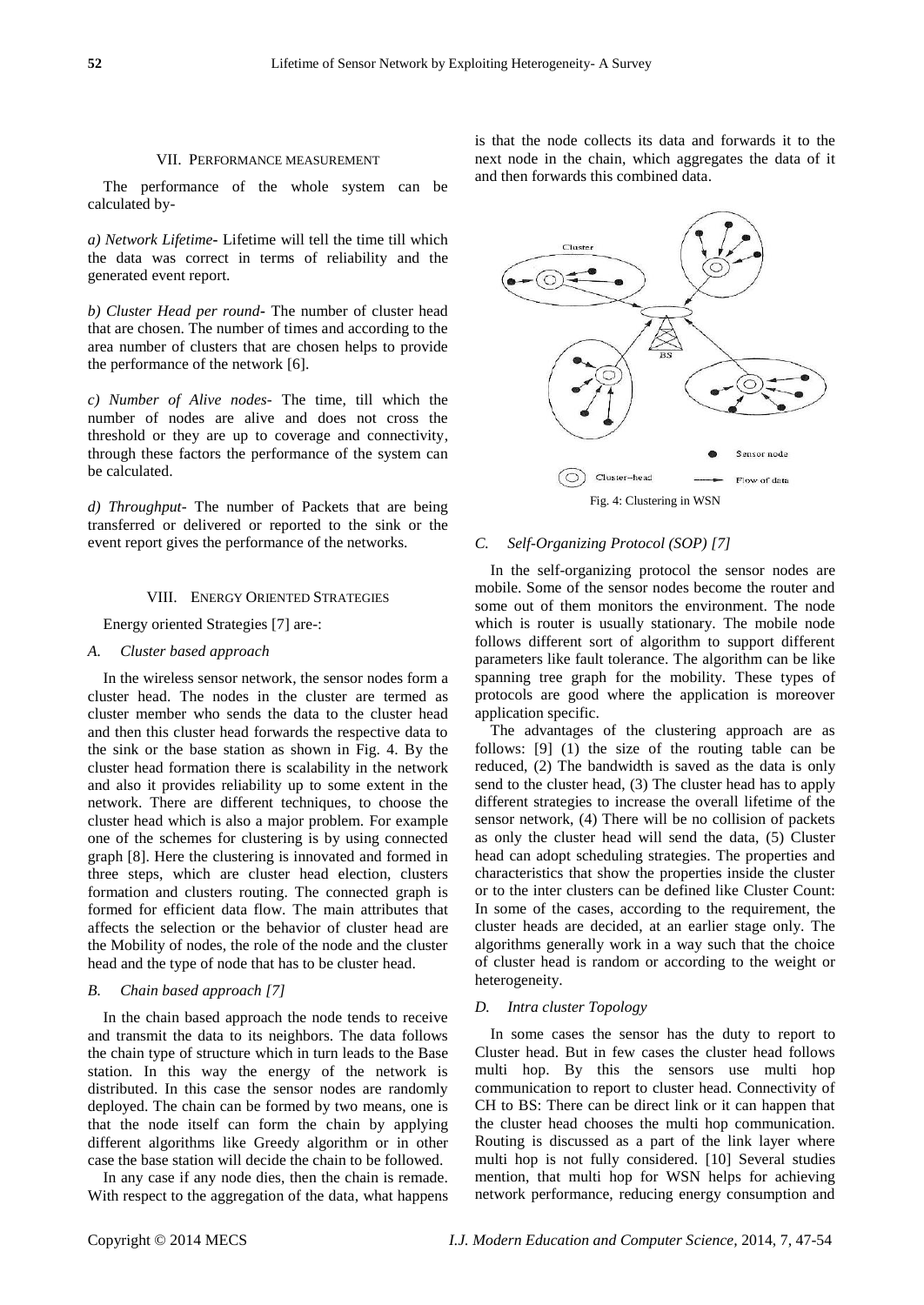extending network lifetime. The cluster head has to report to sink. It uses any of these ways to communicate to sink. Different clustering schemes have different type of techniques [11]. We can differentiate them on the basis of Mobility, Node Types and Role. The CH Selection Based on [12] Initial Energy, Residual Energy, Energy Consumption Rate and Average Energy of the Network. Some of the Energy Efficient Clustering Protocol for HWSN are-

*Energy Efficient Heterogeneous Clustered Scheme*: [13] it uses the approach of hierarchal WSN. It uses weight for calculating the probabilities and the cluster head respectively and accordingly selects the cluster head. *Distributed Energy Efficient Clustering Algorithm for HWSN*: [14] It chooses the Cluster head on the basis of energy of node and by calculating this energy over the total energy of the system.

*Distributed Energy Balance Clustering Protocol for HWSN*: [15] It has multilevel heterogeneity like two level heterogeneity. It selects the cluster head on the basis of same as by calculating the energy of the node and the total of the system.

*Stability oriented Clustering Protocols for HWSNs* [4]: It is the second phase for the cluster head formation. It, is the time for any application, before the first node dies. *Base Station Initiated Dynamic Routing Protocol:* [12] It uses heterogeneity in terms of the nodes, in this the node which has the better efficiency is selected as the cluster head.

*Routing Protocol for Balancing Energy Consumption in HWSN:* [12] It is based on the residual energy for the selection of the cluster head. Moving ahead of this, the next protocol came that was zone based, in which the cluster head was selected as per the closeness from the base station.

*Distributed election clustering protocol (DECP) for HWSN:* [12] It is based on the minimal cost. The nodes broadcast their energy and then the other node receives the energy and compares with it and then again broadcast this way the cluster head is selected. This message is floated then and all the nearest nodes are asked to get connected to the cluster head.

*Steady clustering scheme for HWSN*: It follows the initial energy of the nodes. It has two steps that are data transmission stage and the grouping stage. Base station, broadcasts a message i.e group head message then, after receiving this message, every node sends back the receiving message with its own id and also its initial energy. Now the base station selects the group head and again broadcast it for the nodes to listen to it and get joined to that node.

#### IX. CONCLUSION

Due to some of the stringent constraints in wireless sensor network like lifetime, computation etc. There are many applications, which still need to be evolved. Many researchers' are working in this domain to evolve a technique which can increase the overall lifetime of the system. As per the survey if heterogeneous nodes are taken on account and the appropriate scheme is taken for the sleep- awake and data transfer, then it will definitely have a huge impact on overall lifetime of WSN as compared to homogeneous system. Through the study, it can be deduced that the optimal way of heterogeneity with respect to extending lifetime of the network, is to have node battery heterogeneity, rather than of link or computational heterogeneity.

#### ACKNOWLEDGMENT

We would like to give sincere thanks to the Wireless sensor lab of IIIT, Allahabad- India and NIT, Hamirpur for carrying out the respective study for this paper work .Prof. Saddek Bensalem and Prof. Joseph Sifakis from Verimag Lab, Grenoble- France for providing us with the important concepts in Wireless Sensor Network domain to come up with facts inculcated in this paper.

#### **REFERENCES**

- [1] S.Barani, C.Gomathy, "Power Aware Heterogeneous WSN", 2011 International Conference on Network and Electronics Engineering, 2011.
- [2] Falko Dressler and Isabel Dietrich, "Lifetime analysis in heterogeneous sensor network", In Proceedings of the 9th EUROMICRO Conference on Digital System Design (DSD'06) IEEE On page(s): 606 – 616.
- [3] I.F. Akyildiz, W. Su, Y. Sankarasubramaniam, E. Cayirci, "Wireless sensor networks: a survey", in Elsevier Science B.V, 2002.
- [4] Isabel Dietrich and Falko Dressler, "On the Lifetime of Wireless Sensor Networks", ACM Transactions on Sensor Networks, Vol. 5, No. 1, Article 5,: February 2009.
- [5] Akyildiz, W. Su, Y. Sankarasubramaniam, and E. Cayirci, "A survey on sensor networks". IEEE Communications Magazine, 40(8):102–114, August 2002.
- [6] Enrique J. Duarte- Melo, Mingyan Liu, "Energy-Efficient Cluster Formation in Heterogeneous Wireless Sensor Networks: A Comparative Study", in Advanced Communication Technology 2011 IEEE page 21-25, 2011.
- [7] Shilpa Mahajan, Dr. Jyoteesh Malhotra, "Energy Efficient Control Strategies in Heterogeneous Wireless Sensor Networks: A Survey", in International Journal of Computer Applications (0975 – 8887) Volume 14– No.6, page(s) 31- 37, February 2011.
- [8] Ye M., Li C., Chen G., and Wu J., "EECS: An Energy Efficient Clustering Scheme in Wireless Sensor Networks", in Proceedings of 24th IEEE International Performance, Computing, and Communications Conference (IPCCC'2005), pp. 535-540, 2005.
- [9] Shariar Imtiaz, Md. Mosaddek Khan, Md. Mamun-or-Rashid, Md. Mustafizur Rahman, "Improved Adaptive Routing for Multihop IEEE 802.15.6 Wireless Body Area Networks", International Journal of Intelligent Systems and Applications (IJISA), ISSN: 2074-904X, ISSN: 2074- 9058.